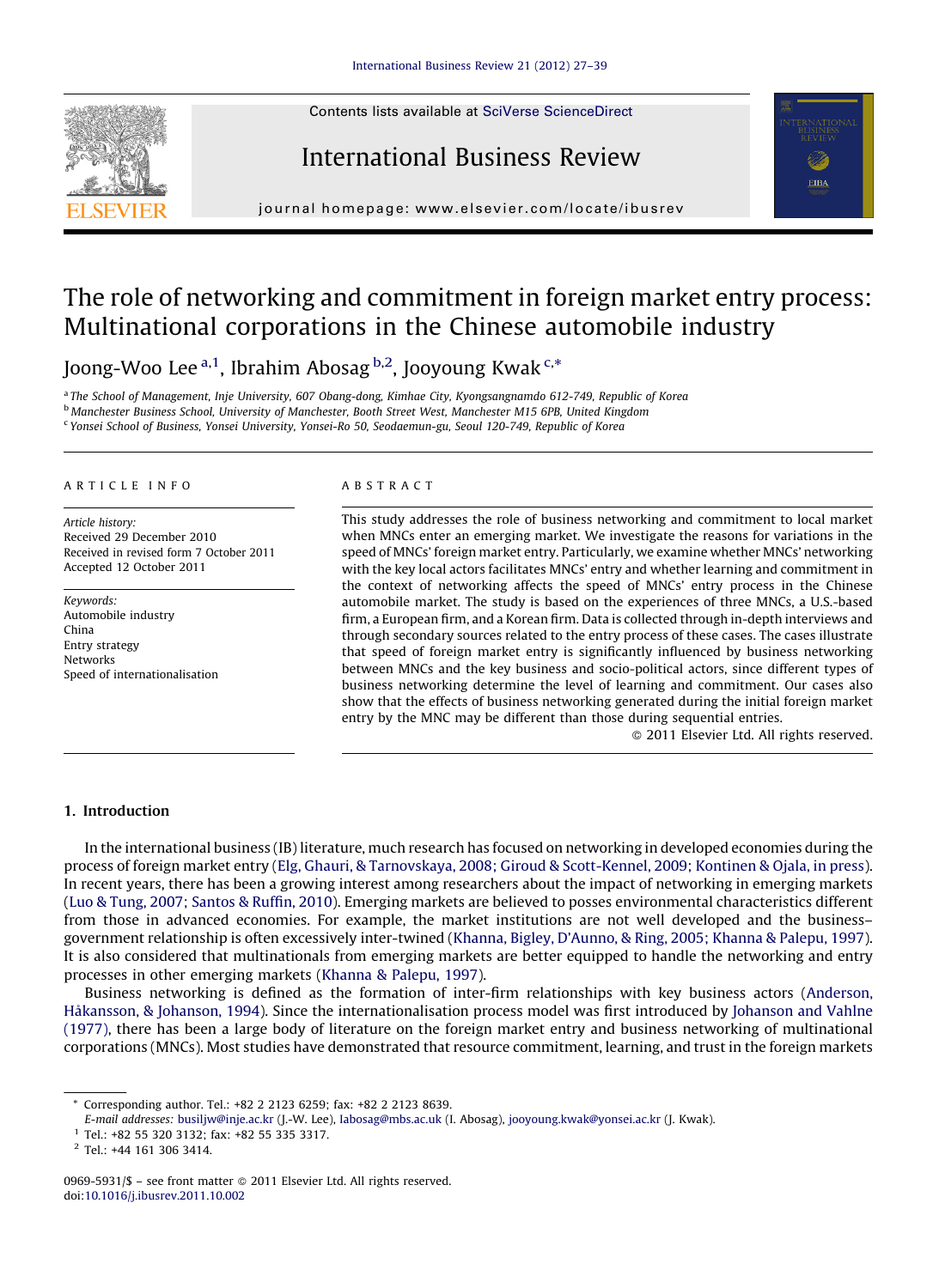are facilitated by the development of relationships with local business actors, helping MNCs land successfully in the host markets ([Lopez-Duarte](#page--1-0) & Vidal-Suarez, 2010; Zaheer, 1995). Nevertheless, it still remains unclear how networking with local actors influences the speed of foreign market entry, if the speed of foreign market entry is regarded as the duration from the initial contact to the start of business operations in the host market.

Previous studies (Ghauri et al., 2008; [Hadjikhani,](#page--1-0) Lee, & Ghauri, 2008) have argued that the socio-political context may be one of the answers that explain the variations in the speed of MNCs' entry processes into foreign markets. While the entry success of MNCs may be reasonably thought to be dependent upon the business itself and other contexts (Lee & [Hadjikhani,](#page--1-0) [2005](#page--1-0)), the existing studies in business networking and relationships have rarely paid attention to the MNCs' speed of foreign market entry under specific socio-political environments, such as the case with the Chinese automobile industry where the local partners are often the host government. Therefore, this paper addresses a fundamental question in the area of IB research: why are there variations in the speed of MNCs' market entry into emerging markets and whether it is influenced by networking activities/capabilities of multinationals or not?

The characteristics of the relationships between MNCs and their partners, suppliers, and socio-political organisations tend to determine MNCs' relative market position (Ghauri & Holstius, 1996; Welch & [Wilkinson,](#page--1-0) 2004). At the same time, since those relationships have both a static and dynamic nature, they evolve over time. In this process, the sustenance of good networking in an international market eventually hinges upon elements such as learning and resource commitments (Hadjikhani et al., 2008; Isobe, Makino, & [Montgomery,](#page--1-0) 2000). However, MNCs' learning and commitment, interlocked with their self-interests, sometimes may become misunderstood by a host government or raise tension with headquarters.

In this paper, we propose that MNCs' networking with the key local actors facilitates foreign market entry and that learning and commitment in the context of networking affects foreign market entry. This research contributes to further understanding the link between the speed of internationalisation processes and networking in two significant ways. First, the research presented here serves as a fair answer to the question that why some MNCs are able to enter foreign markets more quickly and less problematically. Second, it presents a good reference to suggest whether MNCs coming from similar environmental and institutional settings (emerging market firms entering other emerging markets) are in a better position to achieve this speed.

## 2. Theoretical framework and previous research

## 2.1. Internationalisation, learning, and commitment

Among several perspectives which approach internationalisation processes, the work by [Johanson](#page--1-0) and Vahlne (1977) perhaps was the first to mention the mechanism of networking behavior of MNCs. The essence of this model is that firms tend to become globalised gradually and that the increase in international market experience by MNCs drives them to augment investments by committing more resources into both the hosting markets and subsequent market entries.

The model assumes a gradual learning in internationalisation as well as a unilateral learning process starting from the MNCs' entry into the host market. However, the recent findings suggest that internationalisation may be based on rapid and two-way (interactive) learning (Hadjikhani et al., 2008; Hedlund & [Kverneland,](#page--1-0) 1985). In addition, turbulence in the market environment where the internationalising firms are based, as well as technological advancement, have both emerged as factors that may determine the decision and the performance of MNCs' internationalisation [\(Turnbull,](#page--1-0) 1987; Makhija, 1993).

Internationalisation may be viewed as a process in which MNCs expand their organisational network into another country. In this regard, foreign market entry is an initial step of expanding business networks [\(Coviello](#page--1-0) & Munro, 1997; [McDougall,](#page--1-0) Shane, & Oviatt, 1994). During the process of foreign market entry, firms tend to act within their existing business network, so that characteristics of the existing network affect the new entries to the foreign market (Blomstermo and Sharma, 2003; Chen & [Chen,](#page--1-0) 1998). The leaning and commitment shown by the MNCs affect the interaction between new entrants and the local business actors and produce different networking patterns layering on the existing network [\(Hadjikhani](#page--1-0) et al., 2008).

Learning and commitment do not only consist in a firm's idiosyncrasy in networking but also determine the nature of MNCs' business networking after entering the foreign market. Due to frequently less developed market institutions, the relationship with socio-political actors, particularly with those from the government, frequently plays a role in determining the level that MNCs can cope with institutional uncertainties (Lee & [Hadjikhani,](#page--1-0) 2005). The networking with socio-political actors shapes the perception and attitude of a government in an emerging market towards the new MNC.

Networking significantly reduces agency costs that may incur during foreign market entry because it shows the goal and attitude of an entrant to a partner firm as well as to the host government [\(Aulakh,](#page--1-0) Kotabe, & Sahay, 1996). When firms aim to penetrate into a new market, they need to invest a large amount of resources into a variety of relationships. Learning, on the other hand, takes place in multiple areas; for example, locational learning helps entrants better understand importance of establishing a business base in the particular foreign market and reaping locational benefits offered by the country market. Thus, the existence of geographic learning leads to sequential entries in the same geographic area.

As commitment and learning by a firm increase, its inter-firm relationships become quality-oriented rather than costoriented (Sobrero & [Roberts,](#page--1-0) 2001), long-term oriented (resource-building) rather than short-term oriented (resourceexchange), or exploration-oriented rather than exploitation-oriented. Learning enables an entrantto be aware of foreignness and to adapt to new business environments in order to fill in the gap between an entrant and the host country or partner.